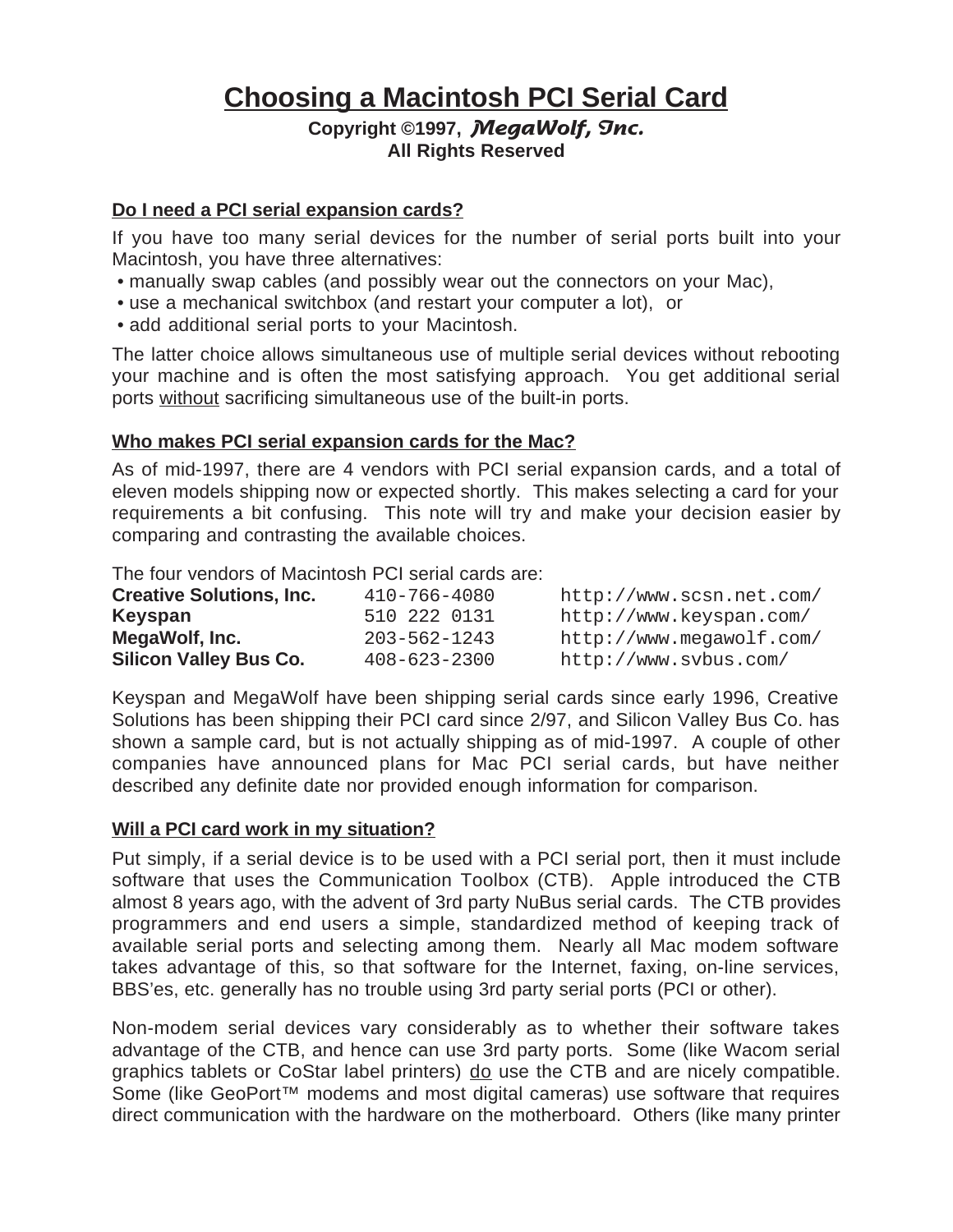drivers) inherit pre–CTB code that is only slightly simpler than CTB compatible code. MegaWolf offers a free utility (PortView) for examining the CTB, and for checking the CTB-compatibility of any software you are unsure about after rereading the manual or checking with the supplier. Software that only shows buttons or check boxes for port selection are likely not to use the CTB; software that uses a popup menu or a scrolling list is likely to be CTB compatible.

Some devices that will not work with PCI Serial Ports and will have to remain on your Mac's internal Modem or Printer port.:

- Apple GeoPort™ modems
- Apple QuickTake™ cameras
- LocalTalk (networks or printers)
- Connectix QuickCam™

Some devices that will likely not work with PCI Serial Ports and may have to remain on the internal Modem or Printer port:

- Printers, graphic tablets, etc. without CTB compatible drivers
- Devices whose controlling software does not use the CTB, including some graphic tablets and PDA's
- MIDI (needs a card that supports external clocking and special card-level drivers)
- Specialized devices using synchronous (e.g, SDLC) serial protocols

Most other serial devices are CTB compatible and so work nicely, including:

- Nearly all modem and serial ISDN software
- Wacom serial graphic tablets
- CoStar label printers
- Home automation devices (although only with recent software)

## **Which card should I get?**

Tables 1 & 2 compare a number of features of the eleven Mac compatible PCI serial cards. How some of the factors listed in the table might affect you:

- Number of ports should usually be at least one or two more than you currently require to allow you the option of easily adding more devices later. Naturally, adding a single extra device requires a lot fewer ports than setting up a 16 modem Internet mail server.
- Coprocessor or "Smart" cards are more expensive then "dumb" cards (no coprocessor). A coprocessor or adequate on-board port buffer size is desirable in high load situations (such as a busy server supporting multiple modems). At least 32 bytes of port buffer size is necessary to minimize data losses when receiving high speed (>9600 baud) data without handshaking. Generally with dumb cards, the larger the port buffer size, the better.
- Maximum speed is not usually an important issue at the present time. All the cards listed can do 115 kbaud, which is sufficient for nearly all modem applications. A few of the faster modems and ISDN adaptors support (and benefit from) using 230 kbaud. Considering the increase in average serial speeds in the past few years, faster speeds may prove useful with future modems and other devices.
- External Clocking is only an issue for ports that connect to Visioneer PaperPort<sup>™</sup> scanners, MIDI, or a couple of uncommon devices that supply the baud rate clock.
- Connectors can be an important issue. When you have devices that only use Macstyle Mini-DIN connectors (recent Global Village modems, for example), then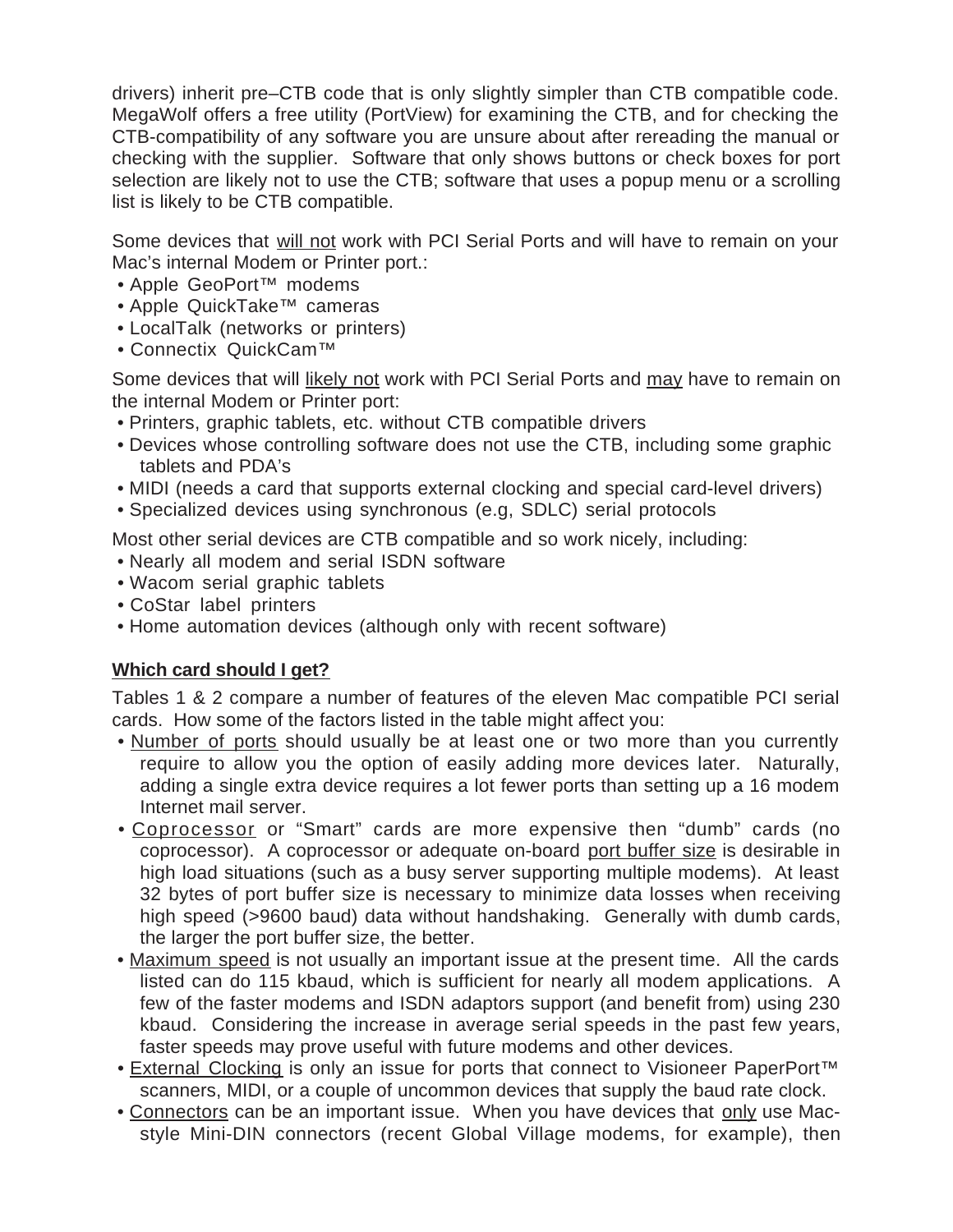having Mini-DIN connectors on the card is very useful, if not necessary. Nearly all other modems and many devices (particularly ones that are also sold to non-Mac PC's) use DB or RJ connectors, and the choice of connector is less important. In those cases, Mac adaptor cables are available for easy conversion to Mini-DIN, or conventional PC cabling can be used for DB25 or RJ45 connectors.

- Ship Date gives a rough indication of stability of the driver software. Usually, the longer a card has been shipping, the more likely all its bugs have been found and fixed. This factor is most important with the first PCI card that a vendor develops, as "practice makes (nearly) perfect" for subsequent cards.
- Warranty duration is probably not a big factor, as late hardware failures are fairly uncommon. More important is the return privilege, so you can evaluate performance and compatibility with minimal risk. Return privileges are 30 days for CSI and Keyspan and 6 weeks for MegaWolf.

## **General Notes on Tables 1 & 2:**

Data in Tables 1 & 2 were derived from current company literature available as of mid-July 1996.

All of the listed cards supply native PowerPC drivers for MacOS and support Apple's Communication Toolbox. All should work with conventional (non-GeoPort™) modems. None support LocalTalk, GeoPort<sup>™</sup> modems, Connectix QuickCam<sup>™</sup> cameras, or Apple QuickTake™ Cameras. None currently offer drivers for MIDI, Linux, AIX, or BE. MegaWolf plans MIDI drivers for Romulus & Remus. Keyspan is developing SDLC synchronous drivers for their Smart Serial 6 card.

Maximum port speed #3 (single port, not using handshaking) on non-coprocessor cards is typically less than the maximum baud rate that same port is capable of when using handshaking. Limitations of the current MacOS requires that a card be able to buffer at least 10 msec of 8 bit data to ensure no serial data losses. A good estimate of the relationship between the size of a port's receive buffer and the maximum baud rate supported without handshaking is given by:

```
max baud rate = max bits/sec = (10 bits/char) * (port buffer size) / (10<sup>-2</sup> sec)
```
This should allow loss-free reception of data nearly all of the time. Specific applications with packet sizes smaller than the port buffer size would not be limited by this value. Most modem software uses DTR (RTS) handshaking and would not have a problem with small buffers (FirstClass<sup>™</sup> is a notable exception that does not use DTR handshaking and may incur more packet resends with small port buffers).



Comments, corrections, complaints to: **MegaWolf, Snc.**<br>Ward McFarland 1771 Grasso Boulevard ward@megawolf.com **New Haven, CT 06511** 

1771 Grasso Boulevard 203-562-1243 voice/fax